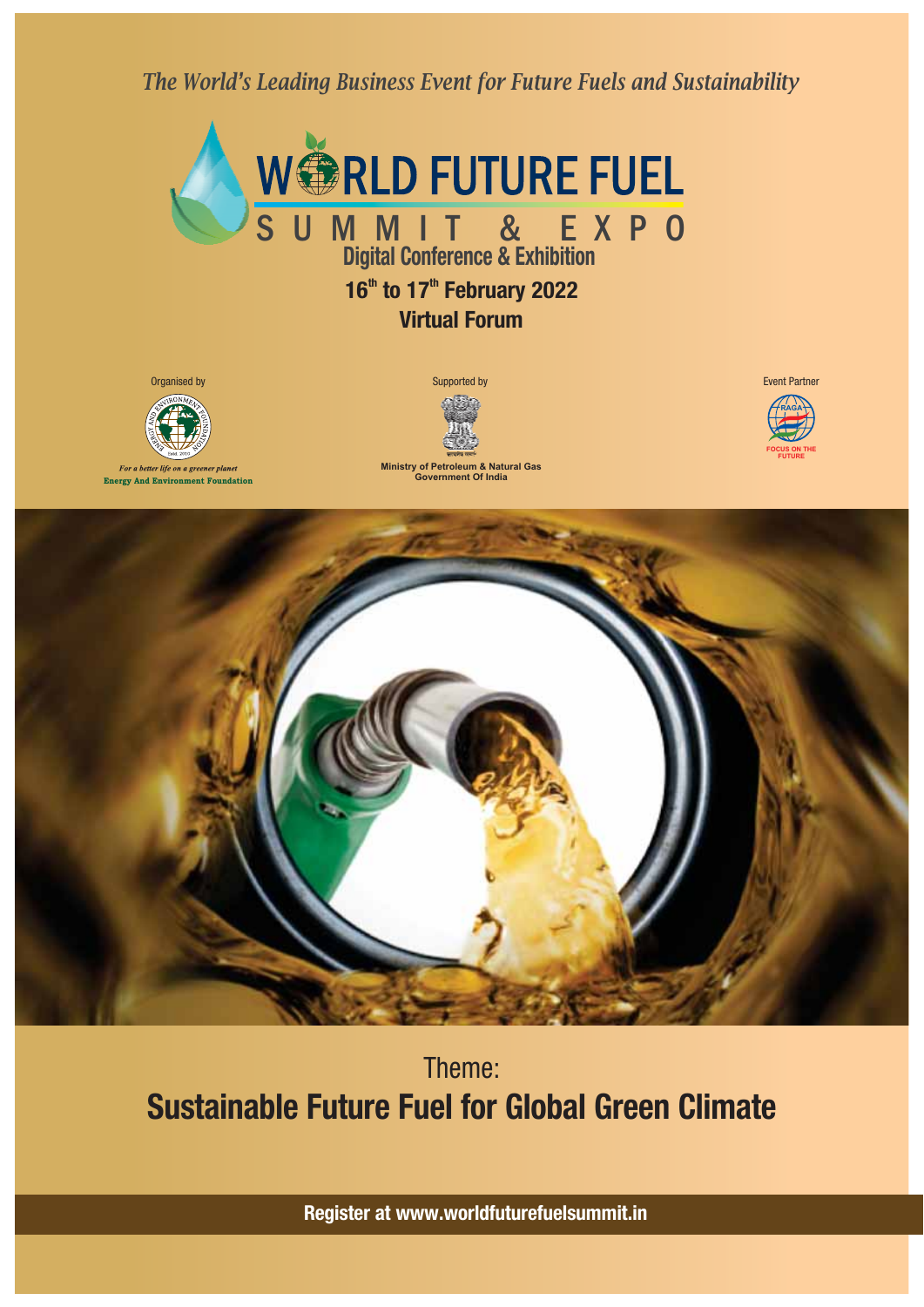### **World Water Summit 2022**

**16-17 February 2022 at Virtual Forum**

Theme : **Sustainable Future Fuel for Global Green Climate**

*Invitation*

#### *Dear Colleagues:*

We are delighted to announce that **Energy And Environment Foundation** would be organizing World Future Fuel Summit 2022 from 16<sup>th</sup> to 17<sup>th</sup> February 2022 in **Virtual Forum** with the support of the Ministry of Petroleum & Natural Gas, Government of India. Theme of the congress is **"Sustainable Future Fuel for Global Green Climate "**.

The summit will focus on Synergies between low carbon fuel security and economic prosperity, finance and technology to deliver clean fuel solutions for both industries and utilities. The summit will bring the collective intelligence of stakeholders, exchange knowledge, latest technologies and also the acumen of visionary speakers in an effort to catalyze collaboration between the public & private energy utilities, technology providers, financers, industrial end-users, associations in addition to Biofuels, Hydrogen, Zero Emission Fuel and Bioethanol.

The World Future Fuel Summit is the global annual event dedicated to advancing trends, strategies and developments in low carbon fuel & Zero Emission Fuel for the Transport & Maritime, Advanced Biofuels, Aviation Biofuels, Bioethanol, Biorefining Technology, Net-Zero Emission Fuel, Innovative R&D Solutions and Quality Management, Education, Skill and Training, Technologies for Low Carbon Fuel International Cooperation and desalination. The World Future Fuel Summit brings together global investors, leading technology providers, innovators, manufacturers and suppliers to showcase the latest solutions in the sector.

**World Future Fuel Summit** offers all participants an opportunity to benefit from Plenary Lectures, Keynote Addresses, Review and Forecast Papers, Poster Presentations, World CEO Forum and Panel Discussions by eminent policy-makers, scientists and technologists, in the Conference segment. The Exhibition segment will provide a window for the exposition of the latest developments in equipments, products, technologies and services in the clean fuel industry.

**We cordially invite you and your peers to contribute to the summit and participate in the Expo. Your presence and valued participation is key to the success of the World Future Fuel Summit 2022.**

Look forward to welcome you and your spouse at New Delhi for a stimulating exhilarating professional experience at World Future Fuel Summit 2022.

Best regards.

Dr. Anil K Garg **President** World Future Fuel Summit

Incredible!ndia Enchanting India... *Experience the glory* 



#### WORLD FUTURE FUEL SUMMIT

**16 - 17 February 2022 Virtual**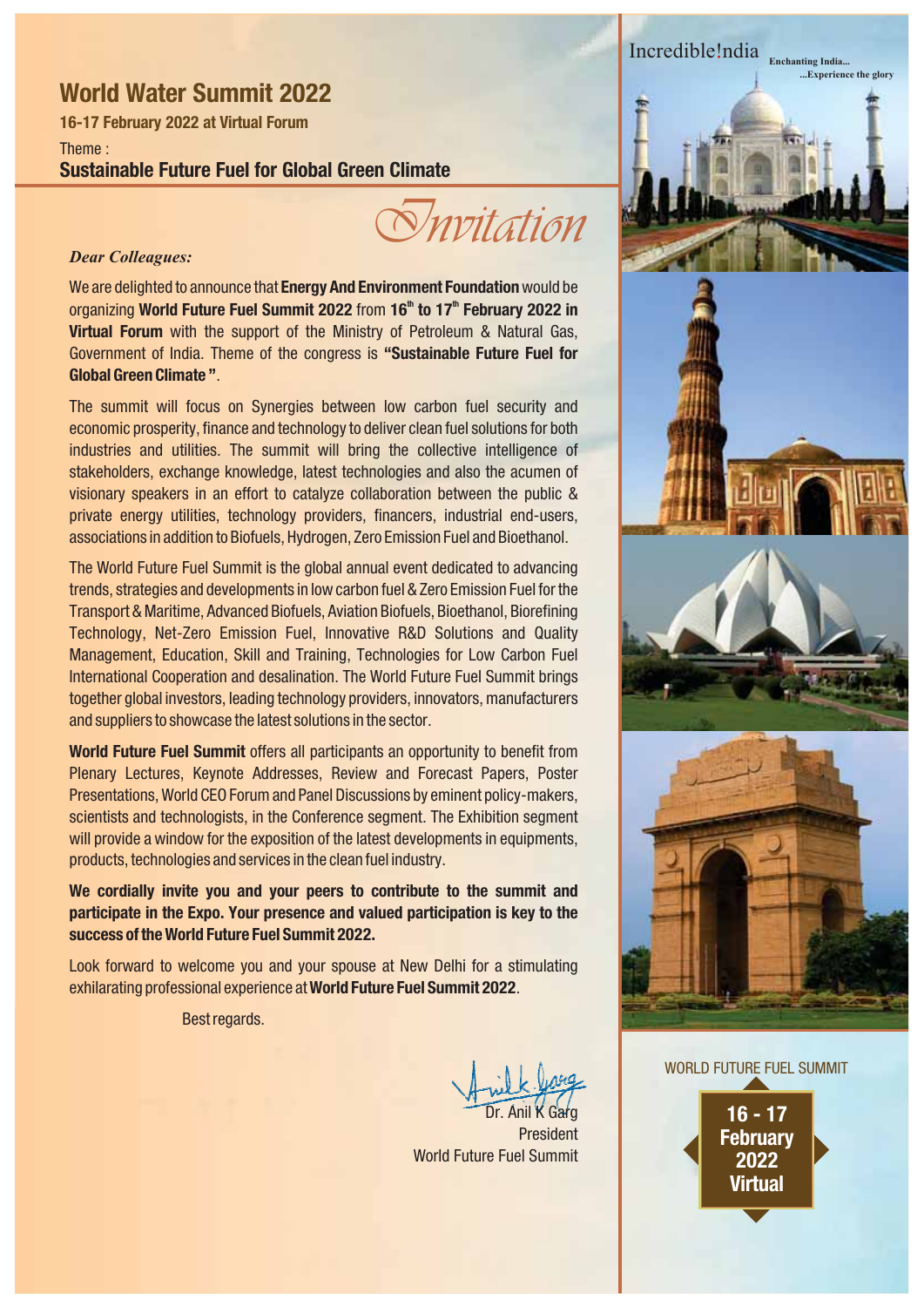# The Summit Aims to:

- - Provide an opportunity and open forum to exchange information, share experiences and best practices by bringing together experts, investors and other multi stake holders of public and private sectors, advisory groups, governments, NGOs, non-profit organizations, environmentalists and academia.
- - Focus on the opportunities for private equity and venture capital in clean fuel energy companies as well as a detailed review of the latest technologies likely to create a sharp change in the industry, plus examination of the prospects for financing the scale-up of these game changing innovations and the rapid growth of clean energy solutions across the world
- - Provide a comprehensive analysis of problems and prospects of clean fuel energy solution.
- -Provide in-depth assessment of regulatory framework.
- -Provide an International window to showcase Indian expertise, capabilities.
- -Promote Global co-operation in business and technology.
- -Provide an opportunity for interaction and networking.
- -Find ways for optimal use of clean energy resources for the benefit of mankind.
- -Identify new areas for future co-operation and technology transfer.

### Key Issues

- $\mathbf{v}$ How do the clean energy resources developing in the future?
- $\mathbf{v}$ What is the outlook for the Energy Market?
- $\mathbf{v}$ What is the future of Biorefining Technology?
- $\mathbf{v}$ Role of clean and future fuel for economic growth?
- $\mathbf{v}$ Future of clean and sustainable energy for all?

### Through Leadership Summit Special Interactive Group (SIG) (By Invitation)

- $\mathbf{v}$ New Fuel Markets and Global Opportunities
- $\mathbf{v}$ Technology, Innovation and Investment for a Net-Zero Emission Fuel

# The Exhibition will:

Focus on Innovative Technologies, Equipments and Services to:

- -Showcase India as an potential investment destination for energy sector.
- -Gain competitive advantage
- -Develop a strategic plan to grow demand for natural fuel
- -Provide a platform for State-of-the-art technology displays
- -Hydrogen refueling infrastructure project
- -Alternative fuel fueling
- -Clean Fuels Technology industry partners
- -Bioenergy Equipment & Services
- -Technology and fueling infrastructure
- -Reach buyers and demonstrate technology leadership
- -Display Research & Development in the areas of clean energy technologies.
- -Demonstrate the sectoral strength of the global energy industry.
- -Facilitate buyers
- -Create interest in Young India Researchers
- -Advanced Biofuels & Biochemicals

# **Call for Papers**

**World Future Fuel Summit 2022** is now accepting abstracts. Submit your abstract of original paper in 150-200 words by December 31, 2021 and take advantage of this opportunity to share your insight with the experts, solutions for a sustainable water solution. PAPERS are invited online to present global best practice, advances in fundamental science, innovative research, policy developments, and solutions to challenges faced by water professionals worldwide on following sector (www.worldfuturefuelsummit.in):

- Create new, inspiring solutions to the world's low carbon fuel challenges
- New Clean Fuel Technologies and Innovations
- Fuels Markets & Refining Strategy
- Future of Biogas
- **+** Biomass Processing Technologies
- Biomass Applications
- Biomass Conversion Technologies
- Production of Biofuels
- Roadmaps for the Hydrogen
- Future Perspective and Utilisation of Promising Biomass Resources
- Hydrogen Storage and Transport
- Hydrogen Generation
- Hydrogen and Fuel Cells
- Challenges and Opportunities in Fuel Transport & Maritime Sectors
- Aviation Biofuel
- **Bioethanol**
- Biorefining Technology
- Biodiesel & Compressed Biogas (CBG)
- BioCNG & Algae to Oil
- Global Ethanol production, new growth prospects, policy and trade dynamics
- Discovering New Uses and Markets for Ethanol
- The Emergence of Clean Fuel Standards Worldwide
- Technology, Innovation and Investment for a Net-Zero Emission Fuel
- Global Opportunities in New Fuel Markets
- Strategies and Feasibility of Fuel Alternatives Examined
- Natural Gas as a Transport Fuel
- Future Fuels & Energy for Road Transport
- The Role of Sustainable Aviation Fuels
- Next Generation Fuels: Advanced Biofuels and Other Development Fuels
- Waste-to-Jet-Fuel Project
- Net Zero: The Transport Challenge
- Future Trends
- Corporate Social Responsibility (CSR) and Commitment towards safe and clean fuel for society

#### **To Improve your Chance of Success, Consider the Following Criteria:**

- Ensure that your paper fits the thematic tracks and that it's relevant for experts and non-experts.
- Submit original content. Describe breakthrough technology, new concepts, novel applications of established concepts or improvements to existing theories (with new supporting data).
- Ensure that the work is well developed. If you can show concrete results that are well supported by data, your paper is more likely to be accepted.
- Clearly show how significant your work is. Your research must be relevant for the world, region or for other researchers and/or professionals working in your field.
- Prepare your outline with care, organise your material well, write clearly in plain english, prepare your graphics professionally, and make sure your information is accurate, up to date, and referenced.